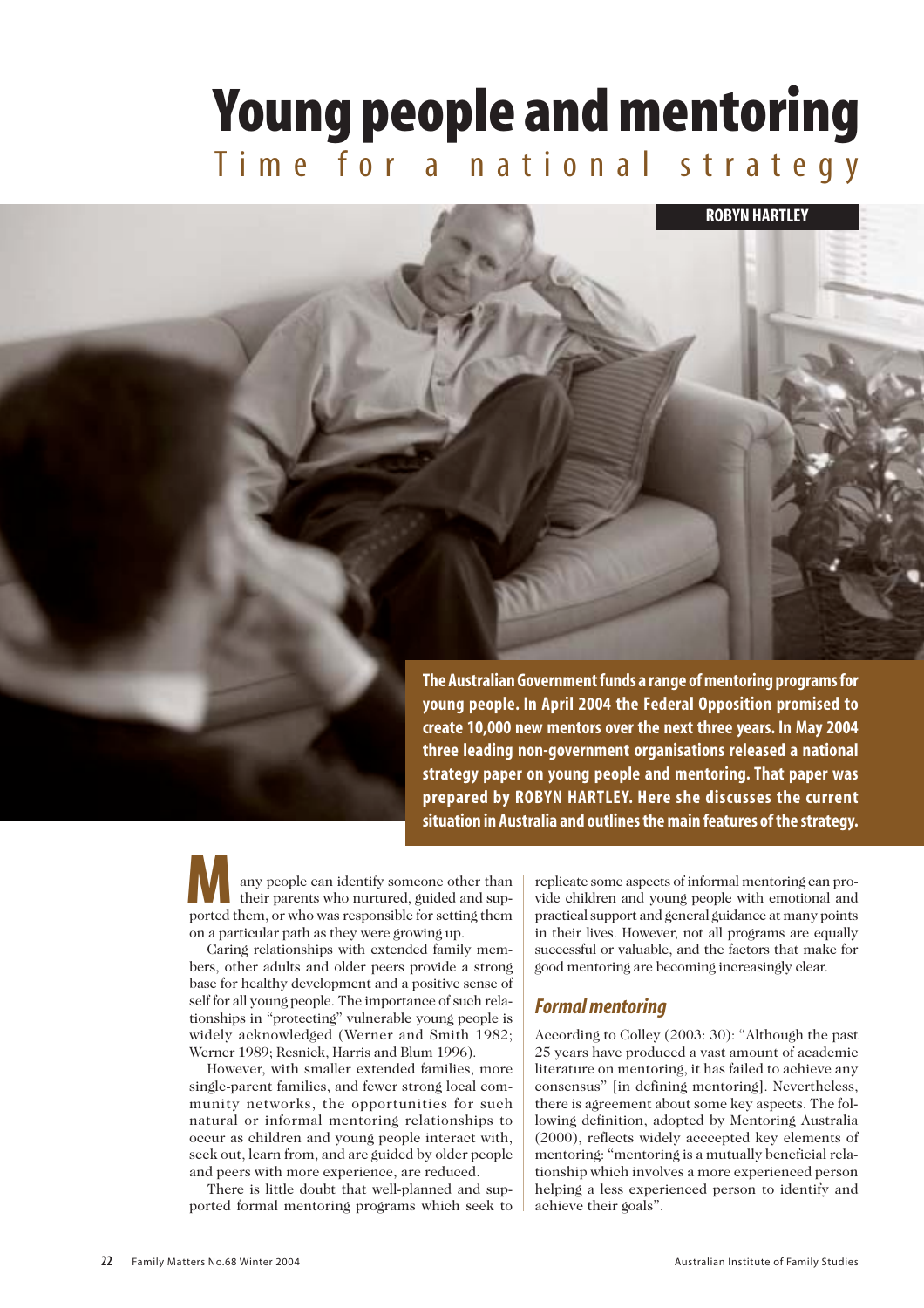Reference to "goals" reflects the purposefulness of planned mentoring relationships. For mentoring of young people, "purpose" is probably more appropriate and inclusive than "goal". Mentoring generally focuses on young people's social and learning development, and "goal" tends to have connotations that do not sit easily with mentoring where the primary focus is the emotional and social relationship between the mentor and the young person. The purpose of mentoring clearly varies with the mentee's needs, and the setting of the program and its aims.

The key difference between formal and informal mentoring is that the former is a planned, intentional and generally supported intervention whereas the latter is seen as occuring "naturally" in a young person's life. The nature and form of informal mentoring relationships is understandably varied and research suggests that the "characteristics and preferences of both the mentor and the protégé influence the nature, functions, and benefits of the ties" (Rhodes et al. 2002: 150).

While the purposeful nature of formal mentoring is important, the quality of the relationship is crucial to success and mutual satisfaction. In successful mentoring relationships, mentors are often described as "a good friend", "someone who's there for me", "someone who I talk to", "someone who helps me". The *relationship* is always the context, and the positive impacts of mentoring are likely to be greatly reduced (or even harmful) when this is not the prime consideration, as the research reported below clearly indicates.

In practice, the relationship and its purpose are frequently intertwined (MacCallum and Beltman 2003). For example, school-based programs focusing on direct assistance or skill development reach a new level when an emotional and social bond is formed. In mentoring programs based on providing social and emotional support, mentors often begin to provide more focused guidance and support – for example, about education and work options – as part of the relationship.

Mentoring is similar to, but also different from, other sorts of formal and informal relationships. It can be regarded as a particular example of role modelling, but differs from it in that "role modelling focuses on how the role model is perceived by the young people concerned, and the young person's desired goal, whereas mentoring focuses on explicit action by the mentor to assist the young person to reach their goal" (MacCallum and Beltman 2002: 8). Mentoring is also sometimes associated with, but has features that distinguish it from, coaching, tutoring and the "buddy" systems operating in schools and amongst some other groups.

Mentors are generally, but not exclusively, volunteers. This is one aspect which distinguishes mentoring relationships from the often numerous professional "helping" and "guiding" relationships young people experience with, for example, teachers, counsellors and social workers. Another point of difference is that there is an inherent emotional and social element to mentoring relationships, although of course some professional relationships do include an emotional relationship, as well as a direct element of support and guidance.

The voluntary nature of mentoring can be very powerful. It signals to a young person that support and assistance is willingly given. It also underlines the mutual benefit that positive mentoring relationships have, providing satisfaction and learning for the mentor as well as the mentee. Research shows that most people take on volunteer work for reasons of both altruism and personal satisfaction. It is clear that many mentors gain much from their mentoring relationships with young people.

# *Why mentoring?*

Formal mentoring has a relatively long history but interest has burgeoned in the past decades. Colley (2003) refers to the "rise and rise" of mentoring in some western countries, especially in the United States, Canada, Britain and some countries in the European Union. In the United States, the Bush administration has championed mentoring in terms of volunteerism. An estimated five million American youth are involved in school and community based volunteer mentoring program (Grossman and Rhodes 2002). There has been a subtantial expansion of mentoring under the Blair government in Britain, especially targeting young people at risk of disengaging (or already disengaged) from education, training and employment, and more generally around career education (Colley 2003). In Australia, there was an increase in the diversity of programs in the 1990s.

Although the specific circumstances differ, and the development of mentoring needs to be seen in the cultural context of each society, it is generally accepted that there are fewer opportunities than in the past for young people to find informal support through extended families and close-knit community networks. Many factors contribute to this. Smaller family units, changes to women's and men's work and family roles, a substantial proportion of single-parent families, and the absence of positive male role models in some families reduce the capacity of communities to provide children and young people with ongoing and sustained support at crucial times in their lives.

This does not negate the support which many families and communities do provide, and the important role which supportive peer relationships play in providing a strong underpinning base for young people as they grow up. However, at present, there are gaps in social support and guidance, and also indications that some young people feel varying degrees of isolation, depression, rejection, loneliness and feelings of poor self-worth (for example, AIHW 2003: 89-112).

Coinciding with changes in family structures and less binding community networks, there are social and cultural pressures on young people which mean that the level of information and guidance they need to make their way in the world is increasing. Young people are expected to be more adult earlier, expectations which for some may be at odds with spending longer periods in school and educational institutions. They face a future which in many ways is exciting and challenging, but also increasinghly complex and uncertain. The choices they face in education – one example is the increased flexibility in post-compulsory education programs in many states in Australia – offer a greater range of opportunities, but they also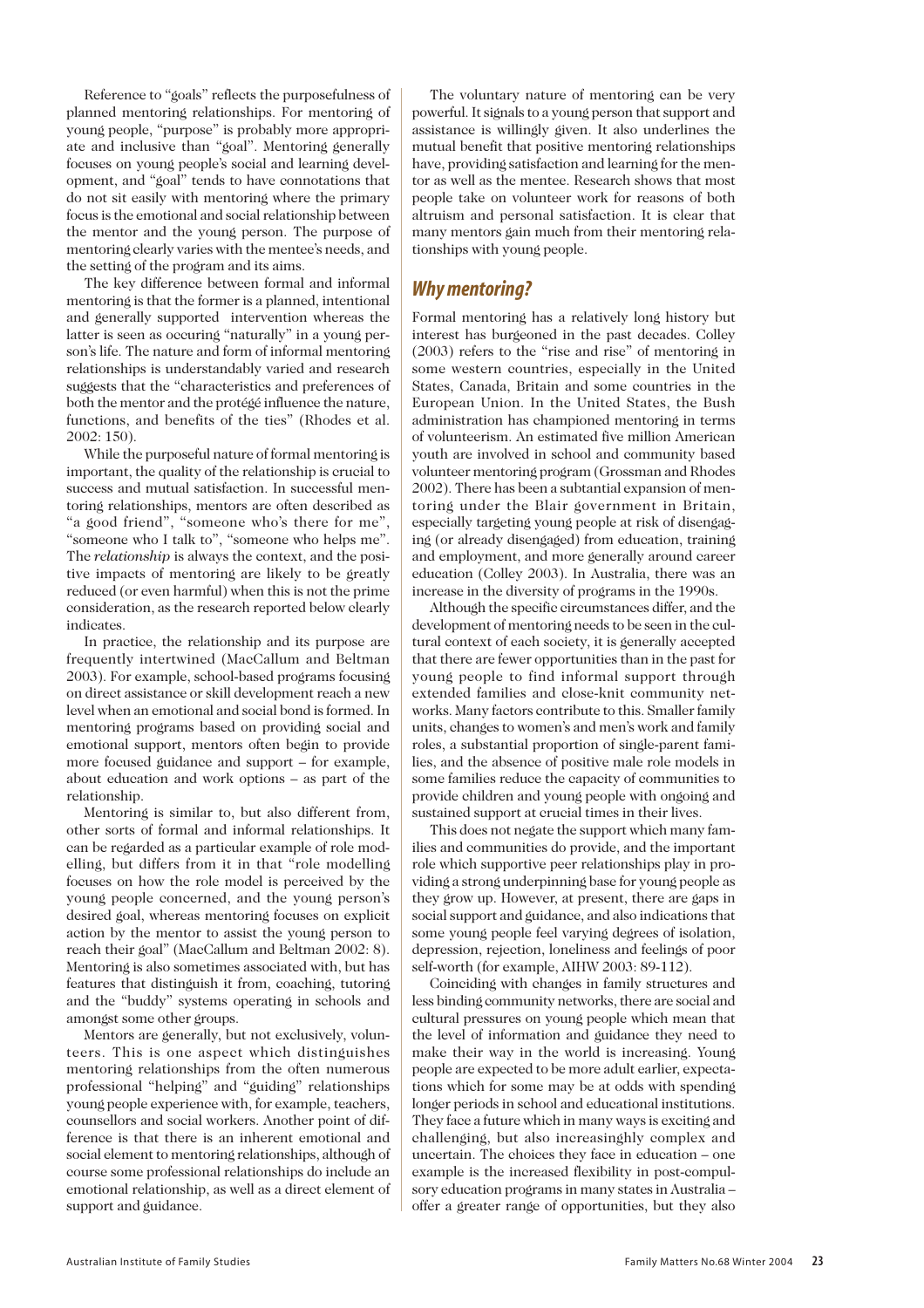make it more difficult for young people and their families to make the best informed decisions. Even relatively well informed young people and families sometimes find it difficult to find their way "through the system". In addition, the level and quality of information and support available can be quite varied.

Young people are generally expected to be "work ready" when they enter employment. Many schools and tertiary institutions have programs to help students through the various "transition" points along the way and part-time work helps students to gain work-related skills. However, the fact that almost 15 per cent of 15-19 year olds are not fully engaged in learning or work suggests

that, for various reasons, some don't get the assistance and support they need (Dusseldorp Skills Forum 2003).

Intergenerational unemployment also contributes to the difficulties that some young people have in gaining access to employment. In families where one or both parents are unemployed, it is much less likely that young people have access to information, contacts and informal networks which are often important in finding a way into employment. In 1999, Gregory reported that 18 per cent of dependent children lived in a family in which no parent was employed, and 28.5 per cent lived in a family where no male was employed. According to Gregory (1999), both of these proportions had increased over the previous 20 years.

## *What makes an effective mentoring program?*

As the number of relatively rigorous evaluative studies of mentoring has increased, there are better opportunities to identify more carefully the elements of effective mentoring across different models and approaches. There has also been a greater focus on the relationship itself, on the need to carefully match the type of relationship with the young person's needs, and the similarities and differences between naturally occurring mentors and planned volunteer mentors in young people's lives (Rhodes et al. 2002).

What emerges is the crucial importance of wellplanned and supported programs and the need for a greater understanding of and sensitivity to what makes for successful mentoring. Rhodes (2002) provides a useful summary of the current situation by saying that mentoring can powerfully influence positive development, but there are two major challenges: first, not to underestimate the complexities of mentoring relationships; and, second, to better understand (and promote) the conditions under which they are most likely to flourish. At the same time, the importance of matching mentoring relationships with young people's needs and personal circumstances highlights that, in mentoring, "no one size fits all".

DuBois et al. (2002) carried out a meta-analysis of 55 program evaluations and found that the effectiveness of programs did not depend on whether mentoring took place alone or in conjunction with

#### **A refugee's experience**

"Zahra arrived in Australia from Somalia aged 21. She completed high school in Somalia, but there had been no chance for further study or for employment due to civil war. After studying English, she began study at TAFE and eventually completed a degree in accounting. She applied without success for 90 jobs, with no interviews, nor feedback on her applications. None of her family had employment here and she had no networks to advise her on how to improve her chances. She joined the *Given The Chance* course (run by the Brotherhood of St Laurence in Victoria) in October 2002, was matched with a mentor and did work experience with a large government office under a very supportive manager. Zahra's mentor focused on helping her improve her resume and apply for positions. Within a month she had an interview for a position with a small new business, was coached both within the course and by her mentor, and was successful. She is still working there and gaining new skills."

Summary from a member of the program staff.

other services, or whether the program had general psycho-social goals or more focused goals, or whether or not it followed the model of the Big Brothers Big Sisters program. (The latter was included as a measure because it is regarded as a "good practice" model.) The findings concerning stand-alone and integrated programs are unclear, since Benard (1992) concluded that mentoring is most effective



when seen as one of a range of youth services.

Factors significantly related to more positive outcomes are the presence of a number of both theory and empirically based "good practices", and the formation of strong relationships between mentors and mentees (DuBois et al. 2002:157). Ongoing training for mentors, structured activities for mentors and young people, expectations for frequency of contact, mechanisms for support, and involvement of parents were among the strongest predictors of reported positive outcomes (DuBois et al. 2002: 188).

As already noted, the nature and quality of the mentoring relationship is crucial. Frequency of contact, emotional closeness, and longevity in relationships all contribute to positive youth outcomes (DuBois et al. 2002; Jekielek, Moore and Hair 2002). The latter researchers also found an increase in positive effects in relationships which were youth centred and, not surprisingly, where the young person had a positive perception of the relationship. They found that the quality of relationships was higher when there was a good program structure and planning, which involved consideration of the interests of both mentor and mentee in the matching process, and social and academic activities, but especially social activities that reportedly help build trust (Jekielek, Moore and Hair 2002: pvi).

The building of trust and giving attention to young people's interests and needs is particularly important. From her own in-depth study of mentoring relationships and from other research, Colley (2003: 162)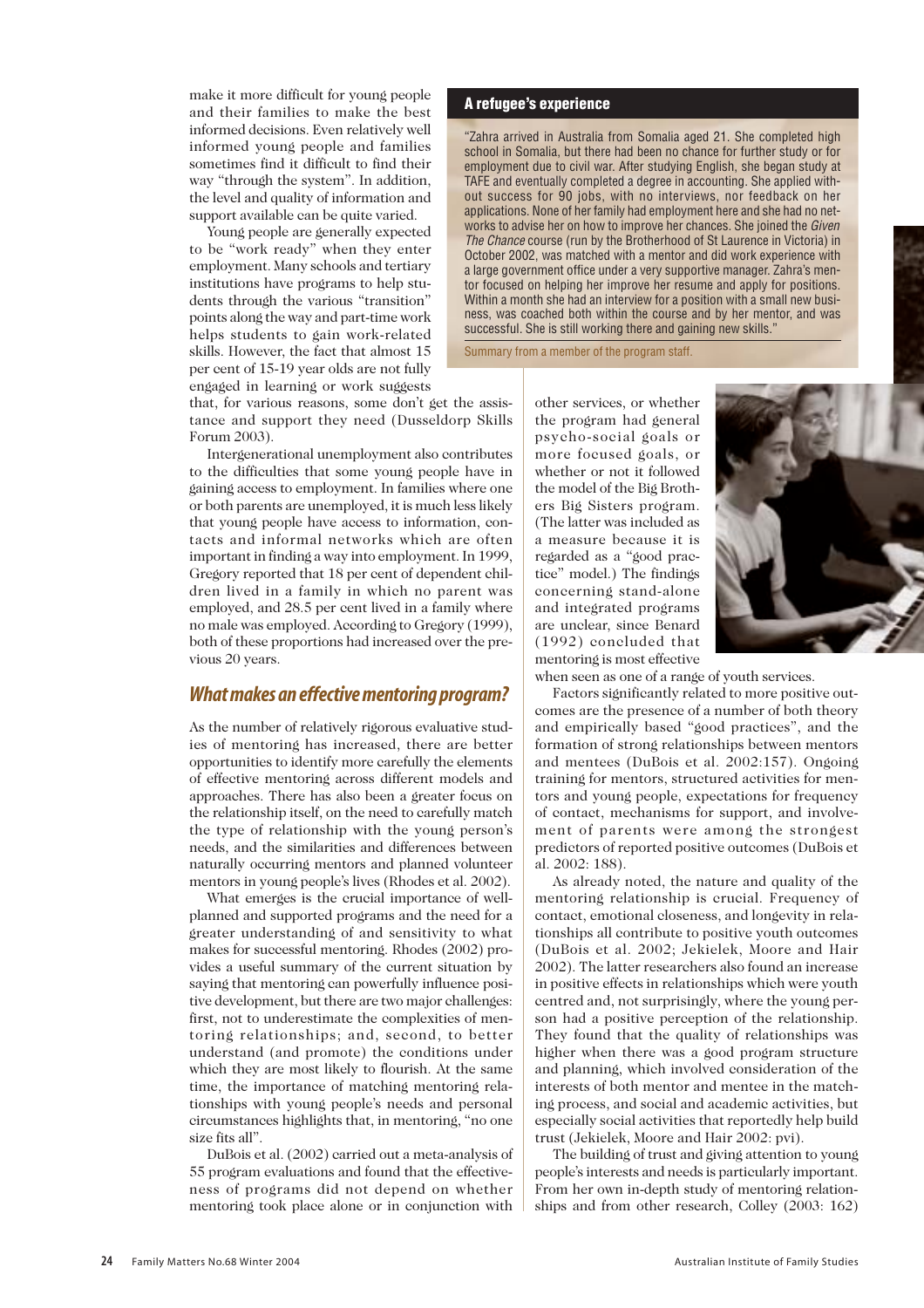concludes that: "When young people are able to negotiate mentor relationships on the basis of their own needs and concerns, they usually perceive mentoring in a highly positive way, and can identify important benefits they have gained."

It should not surprise that mentoring relationships that last longer are more likely to have positive



effects, and that the benefits of mentoring are likely to emerge over a relatively long period of time (Grossman and Rhodes 2002). Grossman and Rhodes studied a group of adolescents in the Big Brothers Big Sisters programs and found that mentor relationships that lasted a year or longer reported the largest number of improvements. Older adolescents, those who had been referred for services, or those who had "sustained

**A young mentee's view**

"Through work, I've learnt a lot of skills, and seeing people trust me has given me enormous strength. I work and I get a pay packet, but it's not even close to what I get out of it – knowing I can do it, and being accepted, that's what's important."

Participant in the Whitelion Employment and Mentoring Program, Victoria, taken from *Making a Difference,* a short CD about the program.

emotional, sexual or physical abuse" were most likely to be in early terminating relationships.

Importantly, Grossman and Rhodes (2002) found that young people in mentoring relationships that terminated in a short period of time reported decreases in several areas of functioning. This reflects other findings. There is a clear message that short-term relationships have the potential to harm young people. Inadequate mentor training, poor matching, and inadequate ongoing support for both mentors and young people can lead to the breakdown of mentoring relationships, leaving already vulnerable young people feeling abandoned.

# *Mentoring and young people in Australia*

Formal mentoring for young people in Australia includes programs which focus primarily on the social-emotional relationship, those with a clearly defined educational/ vocational purpose and those somewhere in between which broadly aim to help young people make more informed decisions about their personal goals and their life, and/ or promote leadership and general development. They are both community-based and site-based – that is, they take place in such places as schools, clubs and youth detention centres.

Some programs have a relatively long history. Big Brothers Big Sisters began in Australia some 25 years

ago, and is part of an international movement which was established in North America over 100 years ago. The Learning Assistance Program (LAP), a school based program that brings together students, volunteers and teaching staff as partners in students' learning, was established in the 1970s.

The main development of programs in Australia took place during the 1990s, following a burgeoning of interest in developments overseas. The School Volunteer Program (SVP) in Western Australia is a well-established school based mentoring program in primary and secondary schools. STAR, a cross-age, cross institutional program involving university students working with secondary school students in Western Australia, began in 1994. The Plan-it Youth model for mentoring in schools began in 1997 as an initiative of the Dusseldorp Skills Forum and the model has been taken up by over 40 schools across Australia. The Smith Family provides a suite of mentoring opportunities for students in secondary and tertiary settings, consistent with their broad "Learning for life" approach.

The Australian Government has a tiered approach to mentoring for young people. The main youthrelated program is Mentor Marketplace. It currently supports mentoring for a diverse range of groups

including young people in school, indigenous young people, young people leaving care, in youth detention, and in semi-independent accommodation. There are also funds for mentoring in the more broadly focused Stronger Families and Communities program. Both initiatives are funded through the Australian Government Department of Family and Community Services.

Other Australian Government departments support programs which include an element of mentoring, in youth leadership development programs and interventions for at risk and vulnerable young people. State governments also support a range of mentoring initiatives in schools and in the community.

The Federal Opposition proposal for a National Mentoring Foundation and support for 10,000 new mentors over three years, announced in April 2004, "lifts the bar" and is likely to promote further debate about mentoring.

It is difficult to get a complete picture of all current initiatives, especially as short-term funding and under-funding makes for a changing landscape; programs come and go. In addition to the groups of young people mentioned above, there are mentoring initiatives for boys not living with their fathers, young mothers, young refugees, young people looking for an apprentice-type relationship with a professional and young people looking to gain leadership or entrepreneurial skills.

# *National strategy paper for young people and mentoring*

The decision of the Dusseldorp Skills Forum, The Smith Family, and Big Brothers Big Sisters Australia to collaborate in developing a national strategy grew out of a concern that a more considered and broader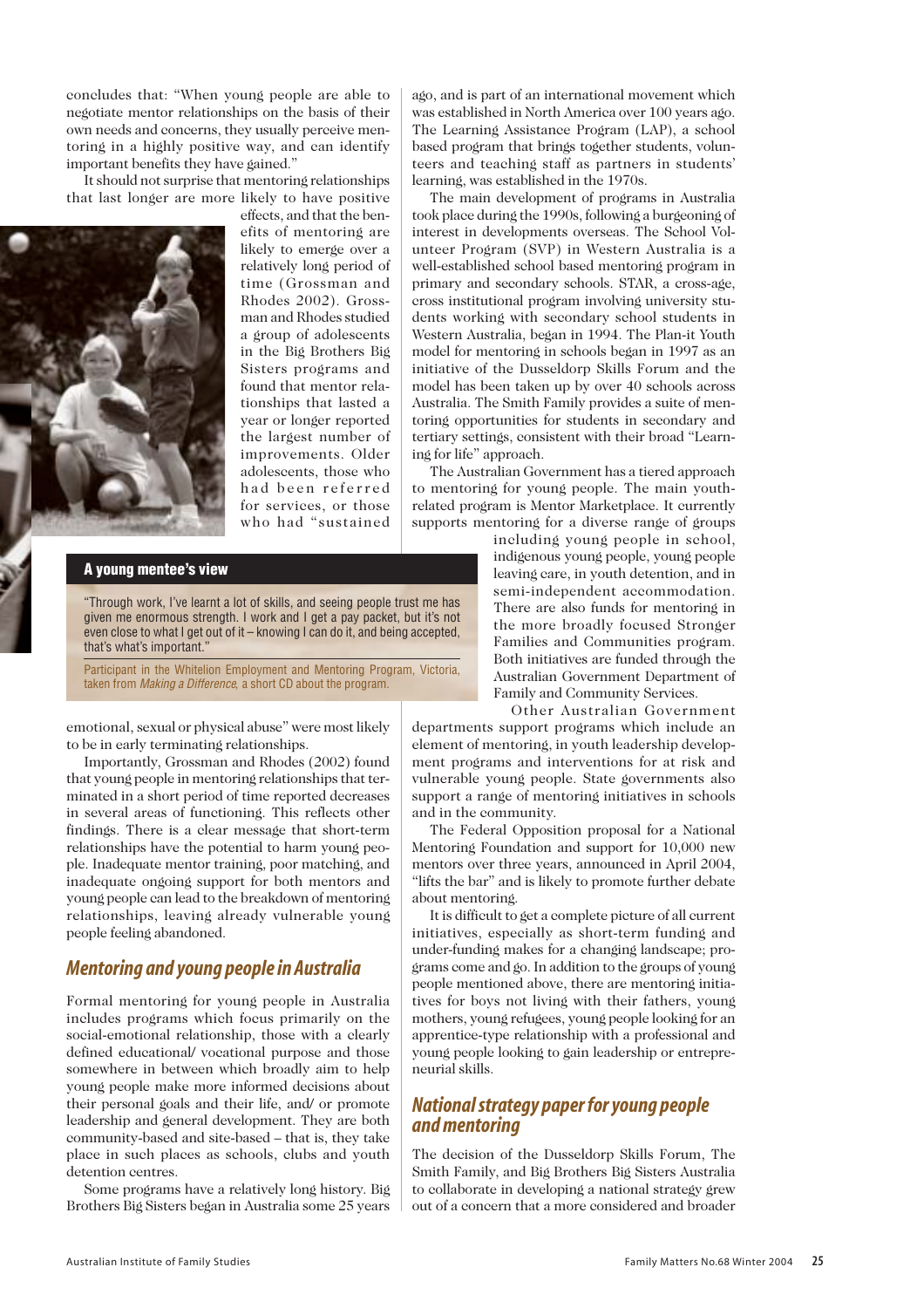approach is needed if the benefits of mentoring for young people are to be sustained and expanded. They have been delivering quality programs for some years and have seen the positive results.

Consultations with practitioners, program managers and researchers, as well as a review of the research and policy literature support the argument that it is time to move beyond short-term programs, to "promote and support a broader concept of mentoring than has been evident in Australia to date, and to foster cross-fertilisation of what is known about successful mentoring with other current developments and policy frameworks" (Big Brothers Big Sisters Australia, Dusseldorp Skills Forum, and The Smith Family (2004: 3).

The strategy paper draws principally, but not wholly, on perspectives relating to 12–25 year olds. However, consultations indicated that younger

## **A mentor's view**

"May has been involved in LAP (Learning Assistance Program) since it first began in the school. For her, it has been a challenge well worth the time and effort. Not only has it kept her on the ball, it has given her the rare opportunity of seeing how a child with learning difficulties is progressing and given her a reason to be interested in the welfare of that child. The growth in confidence, the developing of some personal goals, and the realising of those same goals are some of the challenges that keep being met in the LAP program.

Faria, Y. (no date), *Knowledge in Your LAP*, The LAP Association, South Australia.

> children could and should be included. They are involved in a number of established mentoring programs. The largest community-based and school-based mentoring programs in Australia use a common set of program principles for primary school aged children and older age groups. The strategy paper acknowledges though that discussions with people with expertise in childhood would be necessary to develop a more comprehensive strategy that specifically includes children at different developmental stages.

## *Principles guiding a national strategy*

Formal mentoring is a community function reflecting local needs. Clear national goals, funding guidelines and benchmarks are needed to ensure that programs are of high quality and reach those who might best benefit. However, they must be flexible enough to cater for local needs and for diverse groups of young people according to their developmental stage, cultural background and personal circumstances.

High quality mentoring for young people builds on and enhances existing policy frameworks, including those relating to community building, early intervention, school to work transition, careers advice for young people, and youth development. It also has considerable potential to improve understanding and communication across age groups and strengthen common bonds between generations.

Mentoring is a broadly based approach, not restricted to particular groups. Children and young people need support at different times and points in their lives and formal mentoring programs can be

organised around any and all of these times. Nevertheless, mentoring offers considerable support for disadvantaged young people

Mentoring has an important role in helping young people to better understand the education, training and work options open to them, to maintain contact with education and training opportunities, and to find pathways to employment and economic and social participation.

Formal mentoring programs are one effective means of supporting young people, not a single solution to complex social and individual needs.



Especially where young people face multiple disadvantages, mentors are best regarded as complementary to and an addition to the work of professionals and other supportive services, not as a replacement for them. Further, mentoring needs to be available in ongoing and sustainable ways.

Finally, planning for mentoring programs should include young people's views wherever possible and in ways appropriate to their developmental stage. Innovative youth-driven options to encourage, facilitate and support young people's contributions to mentoring programs need to be explored.

#### *Recommendations from the national strategy paper*

The national strategy paper proposes a three-tiered structure: a national peak organisation, regional coalitions of mentoring providers, and the federal government.

In countries where mentoring is more firmly established than in Australia, national peak bodies of practitioners and other interested persons play a major role. A national peak organisation could, among other responsibilities: support the key community role of mentoring; promote networking and partnerships; encourage vibrant debate about mentoring; provide resources and support for mentoring programs; and disseminate information.

Regional coalitions of mentoring providers would sit between governments, other funding bodies, the peak organisation, and individual programs. They would have responsibility for promoting and supporting local development of mentoring, providing a forum for discussion and providing a range of services including program coordinator training, mentor training, assistance with mentor matching, assistance with evaluation, and advice and support.

The Australian Government's responsibilities would include: expansion of access to mentoring; support for mentoring including funding for coordination, training, and evaluation of mentoring